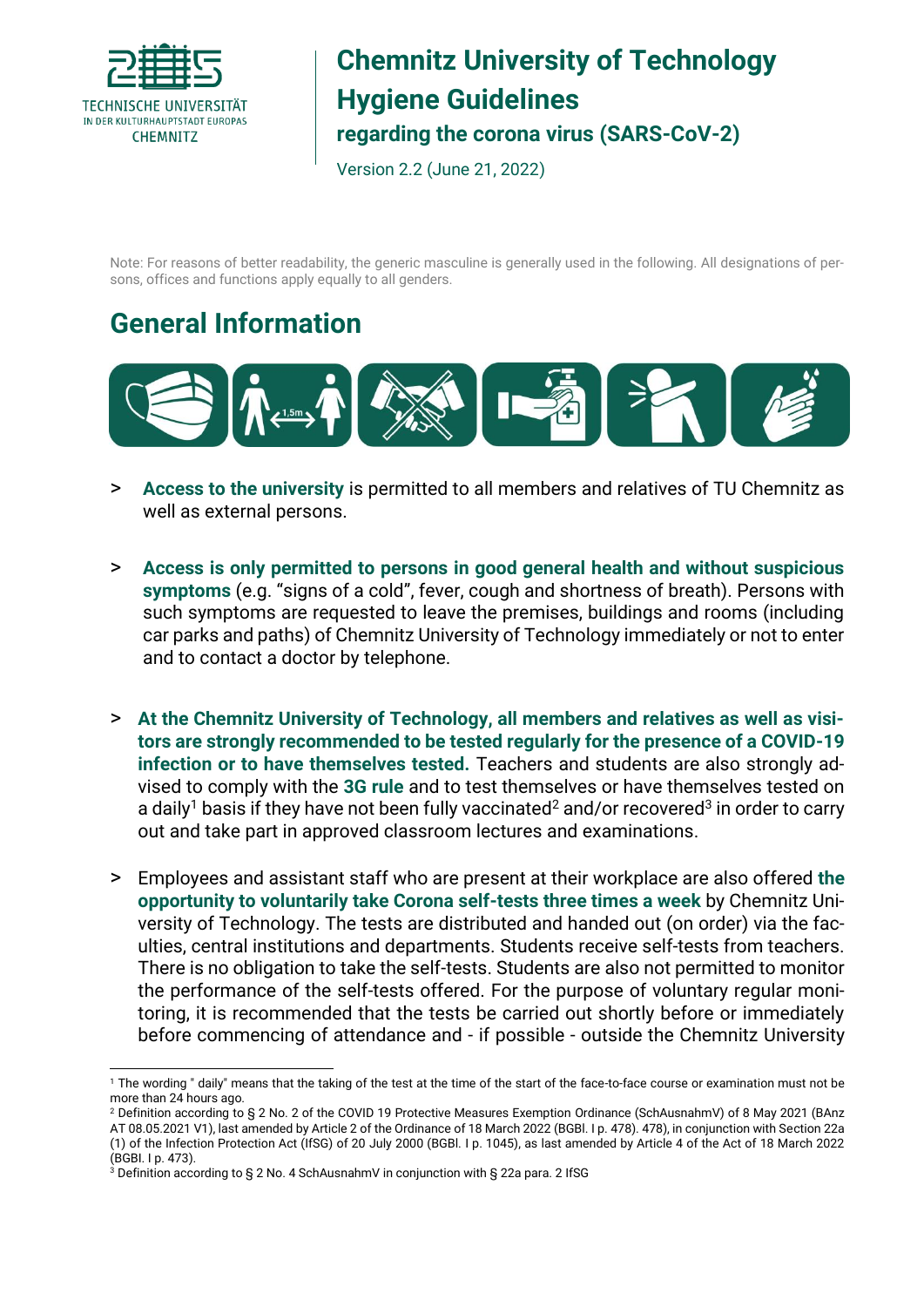

 $\overline{a}$ 

# **Chemnitz University of Technology Hygiene Guidelines**

**regarding the corona virus (SARS-CoV-2)**

Version 2.2 (June 21, 2022)

of Technology. The use of the self-tests provided by the university outside of official or aforementioned purposes is not permitted. If the test result is positive, access to the university is prohibited.

> Every person at Chemnitz University of Technology **is obliged to wear a medical mask or FFP2 mask or a mask with a comparable standard (e.g. KN95 or N95**) in publicly accessible rooms with regular public traffic<sup>4</sup>. Attention must be paid to the proper handling of the mask (putting it on and taking it off, no shifting while wearing it). Masks are provided to employees. Students are provided with masks by teaching staff and examination invigilators.

The mask mandate does not apply to...

- if the minimum distance of 1.5 m from others can be maintained at all times and intensive ventilation is provided. Irrespective of this, however, it is strongly recommended that masks be worn in case of possible contact with people indoors.
- for the person to whom the right to speak is granted, provided that the minimum distance of 1.5 m from others can be maintained at all times.
- for individual workplaces in separate rooms or in laboratories and halls, provided that the minimum distance of 1.5 m and the minimum area of 10 sq. m for each person in the room can be maintained at all times and crossventilation is carried out every 20 minutes or an air-conditioning system  $(RLT)$  is in operation permanently.<sup>5</sup> If minimum distances at the workplace cannot be consistently maintained for a short time for compelling reasons, a mask must be worn continuously or a mechanical barrier (e.g. made of acrylic glass) must be installed. This transparent barrier must be disinfected every working day by the respective users of the workplace.Attention must be paid to the proper handling of the mask (putting on and taking off, no shifting while wearing).
- > **When entering or leaving the buildings, the disinfectant racks in the entrance areas are to be used.** Alternatively, wash your hands thoroughly in the separately designated sanitary facilities.

<sup>4</sup> On the one hand, the regulation covers rooms intended for the public, i.e. all indoor areas intended for use by the general public. On the other hand, it also covers other rooms intended for public use, i.e. rooms intended for use by an unspecified number of unknown persons, but which are not freely accessible because an admission control or similar is first carried out or only an invited group of participants (e.g. in the context of a meeting) is admitted.

<sup>5</sup> This exception does not apply if there is public traffic at the same time, e.g. in the context of face-to-face teaching and practical courses in laboratories and research halls and in the university library.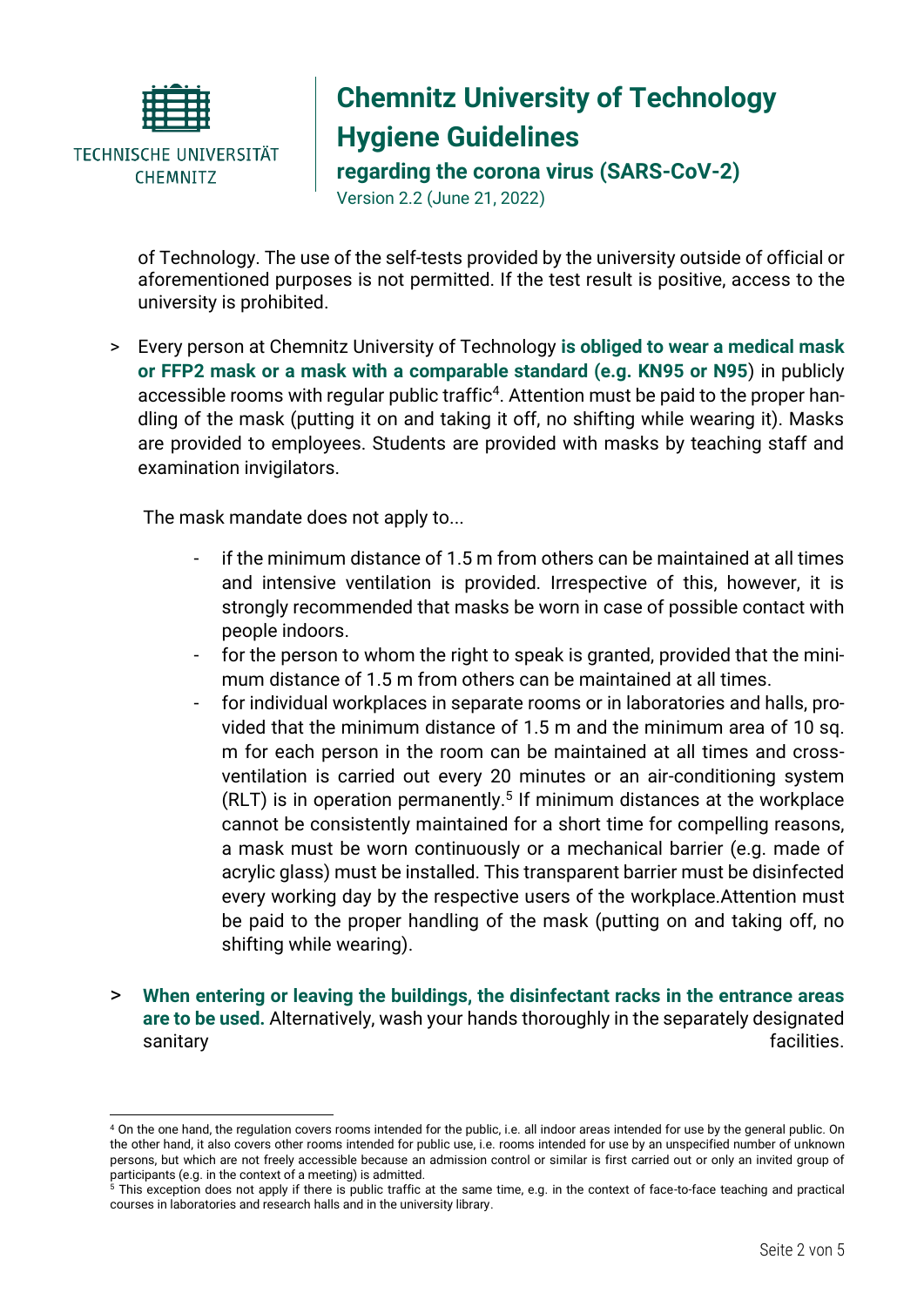

## **Chemnitz University of Technology Hygiene Guidelines**

**regarding the corona virus (SARS-CoV-2)**

Version 2.2 (June 21, 2022)

- > **Multiple occupancy of rooms with workplaces should be avoided as far as possible.**  Instead, individual workplaces should be realised in separate rooms. If multiple occupancy is unavoidable (laboratories, workshops, etc.), the number of people should be kept as small as possible, the number of one person per 10 square metres must not be exceeded, a minimum distance of 1.5 metres should be maintained between desks/workplaces located opposite or next to each other, regular, intensive ventilation should be provided and only the same groups of persons should be present at any one time. If necessary, a shift system should be introduced in which the same people are always present in a shift.
- > The **presence of employees and auxiliary staff is to be documented in the respective shift and staffing schedules;** these are to be kept independently in the individual organisational units and transmitted centrally to the rectorate or the crisis management team upon request.
- > **Students** taking part in classroom teaching and examinations, **as well as employees** (incl. assistants) **and external persons** taking part in classroom events, **are recommended to use the Corona warning app**; for this purpose, the QR code attached to the respective room must be scanned upon entry.
- > If face-to-face events are necessary and approved, there must be sufficient distance between the participants. The distances must be ensured, e.g. through the appropriate positioning/reduction of chairs and tables. The maximum permissible occupancy of rooms for face-to-face events is 50 per cent of the normal capacity and, as far as practicable, is to be realised in a chequerboard pattern. The number of people present is to be limited to the absolute minimum necessary.
- > Narrow lifts and stairways are not to be used at the same time as others, if possible. Irrespective of this, **a strict right-hand traffic rule** applies.
- > When entering or leaving the buildings, use the disinfectant racks in the entrance areas. Alternatively, wash hands thoroughly in the designated sanitary facilities.
- > **Sneeze or cough into the crook of your arm or into a handkerchief**, which you then dispose of in a rubbish bin with a lid.
- > **Keep your hands away from your face.** Avoid touching the mouth, eyes or nose with your hands.
- > **Wash your hands regularly and sufficiently long (at least 30 seconds) with water and liquid soap** and use disposable towels to dry them - especially after blowing your nose,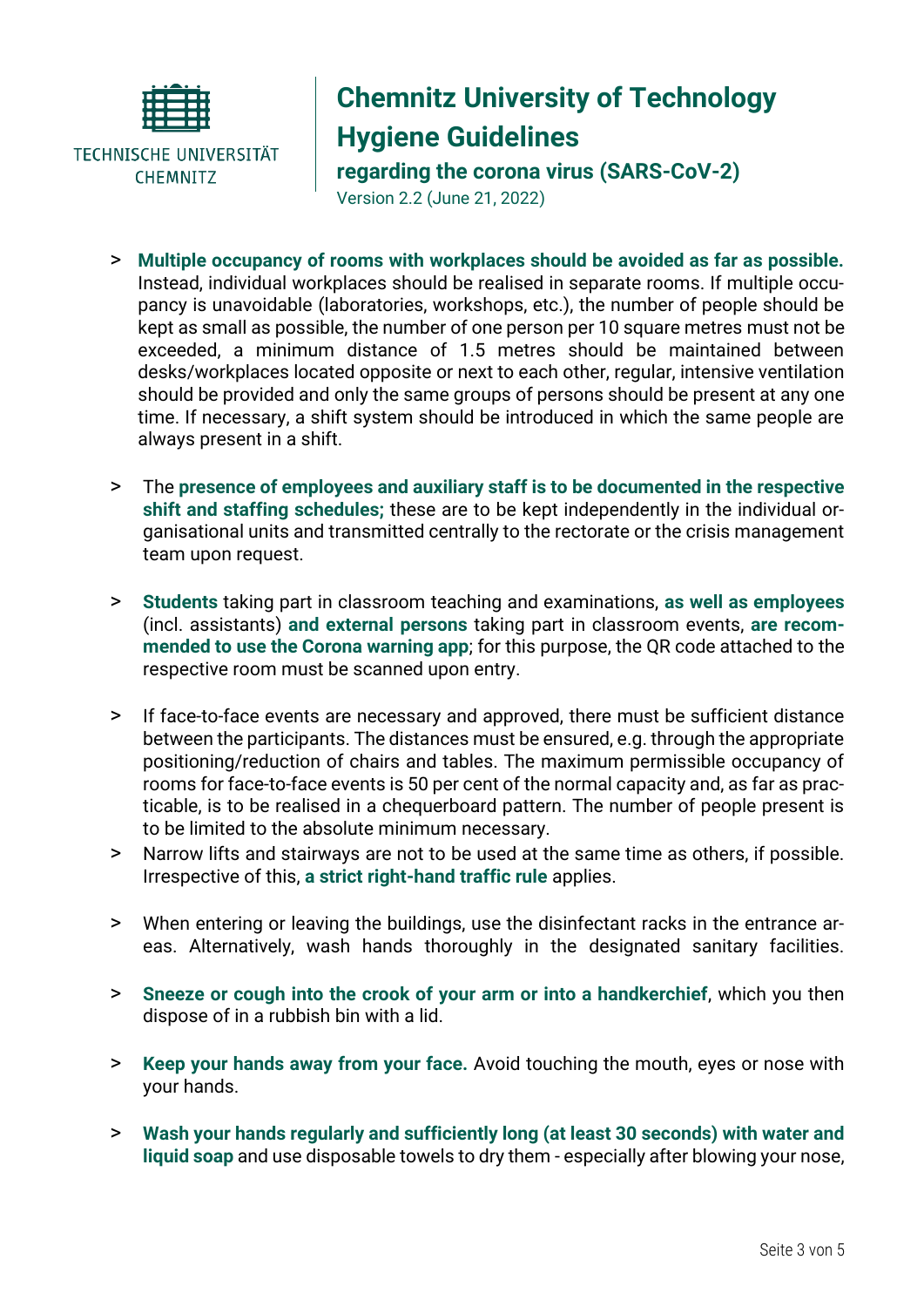

# **Chemnitz University of Technology Hygiene Guidelines**

**regarding the corona virus (SARS-CoV-2)**

Version 2.2 (June 21, 2022)

sneezing or coughing. Instructions for proper hand washing can be found in the respective sanitary facilities.

- > **Hand disinfection is recommended before entering and after leaving the toilet facilities.**
- > **Regular disinfection of all contact surfaces (e.g. door handles)** is recommended. If several people are using the facilities, regular disinfection of all contact surfaces (e.g. door handles) must be carried out independently in the respective areas.
- > Routine cleaning of surfaces and objects as well as their frequency must be maintained.
- > **Rooms should be ventilated regularly** (every 20 minutes, or more frequently depending on the size of the window). Ventilation systems (RLT) should continue to be operated if they have suitable filters or supply a high proportion of fresh air, as the risk of virus transmission is considered to be low. RLT systems should not be switched off during operating or working hours, as this can lead to an increase in the concentration of viruses in the room air and thus to an increase in the risk of infection. If RLT systems are not operated permanently, their operating times must be extended before and after the time the rooms are used.
- > All activities (including showering, washing, changing etc.) are to be separated in such a way that as few people as possible come into contact with each other.
- > **Work, break and meal times are to be staggered** to limit the accumulation of people and to ensure that the minimum distance (1.5 m) is maintained.
- > **Tools and work equipment (e.g. keyboards) must be used for specific persons.** If the equipment is used on a rotating basis, regular disinfection must be ensured and (disposable) gloves worn if necessary.
- > **Wearing (disposable) gloves is recommended for handling mail etc.** These will be sent via the post office, Straße der Nationen 62, if required.
- > **(Service) vehicles** may be used by several persons at the same time, provided that all vehicle occupants have a negative test result (rapid or self-test) for the day. It should be noted that only the driver of the vehicle is exempt from the mask obligation. The same applies to the transport of persons. The vehicle interiors must be cleaned hygienically on a regular basis and the cleaning intervals shortened if necessary.